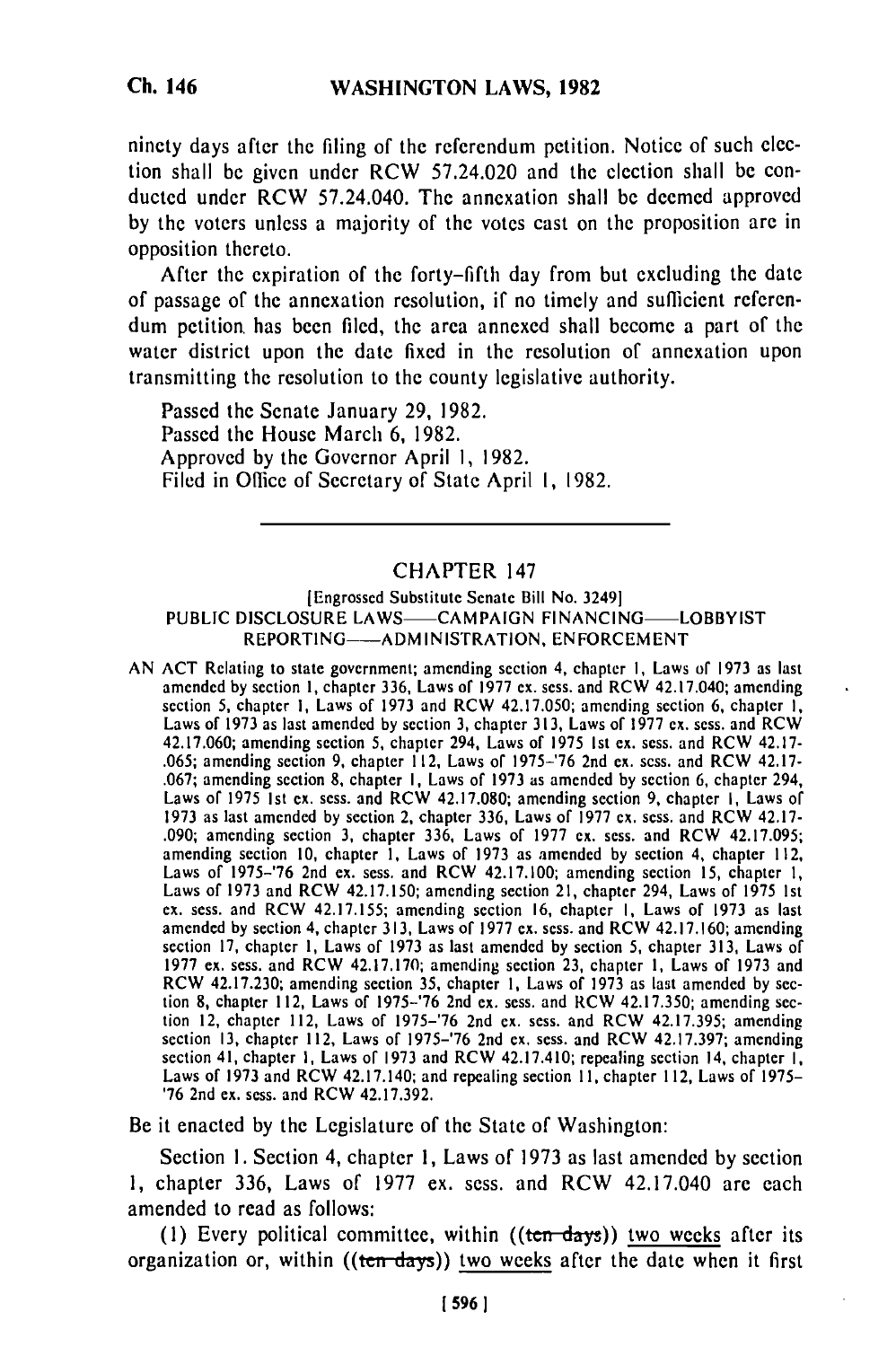has the expectation of receiving contributions or making expenditures in any election campaign, whichever is earlier, shall file a statement of organization with **the** commission and with the county auditor or elections officer of the county in which the candidate resides (or in the case of a political committee supporting or opposing a ballot proposition, the county in which the campaign treasurer resides). ((Each political committee in existence on the effective date of this act shall file a statement of organization with the commission within ninety days after such effective date.))

(2) The statement of organization shall include but not be limited to:

(a) The name and address of the committee;

(b) The names and addresses of all related or affiliated committees or other persons, and the nature of the relationship or affiliation;

(c) The names, addresses, and titles of its officers; or if it has no officers, the names, addresses, and titles of its responsible leaders;

(d) The name and address of its campaign treasurer and campaign depository;

(e) A statement whether the committee is a continuing one;

(f) The name, office sought, and party affiliation of each candidate whom the committee is supporting or opposing, and, if the committee is supporting the entire ticket of any party, the name of the party;

(g) The ballot proposition concerned, if any, and whether the committee is in favor of or opposed to such proposition;

(h) What distribution of surplus funds will be made, in accordance with RCW 42.17.095, in the event of dissolution;

(i) The street address of the place and the hours during which the committee will make available for public inspection its books of account and all reports filed in accordance with RCW 42.17.065 and 42.17.080, as now or hereafter amended; and

(j) Such other information as the commission may by regulation prescribe, in keeping with the policies and purposes of this chapter.

(3) Any material change in information previously submitted in a statement of organization shall be reported to the commission and to the appropriate county ((auditor)) elections officer within the ten days following the change.

Sec. 2. Section 5, chapter **1,** Laws of 1973 and RCW 42.17.050 are each amended to read as follows:

(1) Each candidate, ((at or before the time he announces publicly or files for office;)) within two weeks after becoming a candidate, and each political committee, at  $((or before))$  the time it  $((files))$  is required to file a statement of organization, shall designate and file with the commission and the appropriate county elections officer the names and addresses of:

(a) One legally competent individual, who may be the candidate, to serve as a campaign treasurer; and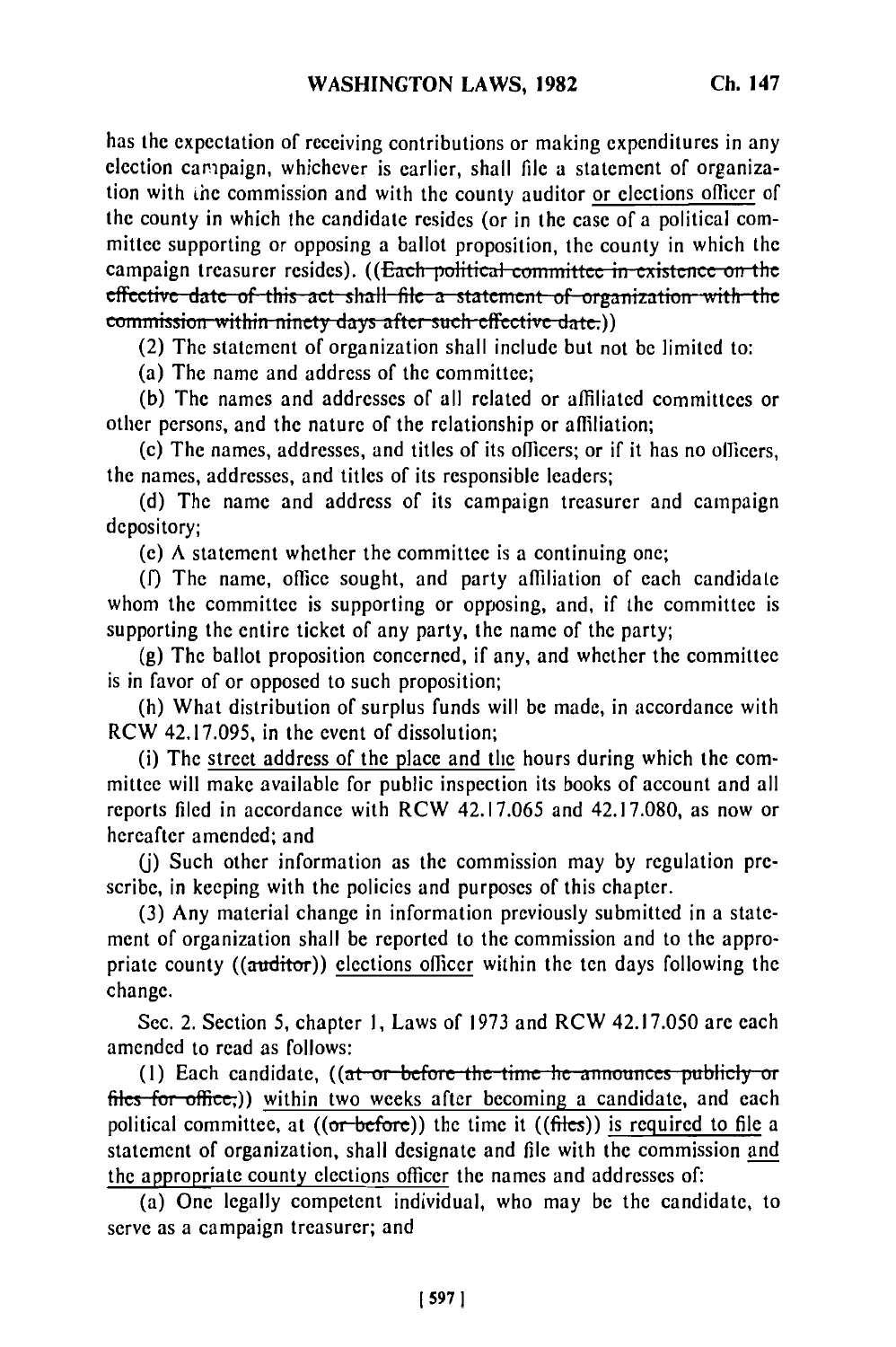**(b)** ((8ne)) **A** bank, mutual savings bank, savings and loan association, or credit union doing business in this state to serve as campaign depository and the name of the account or accounts therein maintained.

(2) **A** candidate, a political committee or a campaign treasurer may appoint as many deputy campaign treasurers as is considered necessary and may designate not more than one additional campaign depository in each other county in which the campaign is conducted. The candidate or political committee shall file the names and addresses of the deputy campaign treasurers and additional campaign depositories with the commission and the appropriate county elections officer.

**(3)** (a) **A** candidate or political committee may at any time remove a campaign treasurer or deputy campaign treasurer or change a designated campaign depository.

**(b)** In the event of the death, resignation, removal, or change of a campaign treasurer, deputy campaign treasurer, or depository, the candidate or political committee shall designate and file with the commission and the appropriate county elections officer the name and address of any successor.

(4) No campaign treasurer, deputy campaign treasurer, or campaign depository ((shall)) may be deemed to be in compliance with the provisions of this chapter until his name and address is **filed** with the commission and the appropriate county elections officer.

Sec. **3.** Section **6,** chapter **1,** Laws of **1973** as last amended **by** section **3,** chapter **313,** Laws of **1977** ex. sess. and RCW 42.17.060 are each amended to read as follows:

**(I) All** monetary contributions received **by** a candidate or political committee shall be deposited **by** the campaign treasurer or deputy treasurer in a campaign depository in an account ((designated, "Campaign Fund of **.................."** (name of candidate or political committee))) established and designated for that purpose. Such deposits shall be made within five business days of receipt of the contribution.

(2) ((At the time each deposit is made, the campaign treasurer or dep-(2) ((At the time each deposit is made, the campaign treasurer of dep-<br>dry campaign treasurer shall prepare and file with the commission a state ment containing the name of each person contributing the funds so deposited and the amount contributed by each person: PROVIDED, That **contributions not exceeding ten dollars from any one person may be deposu** the 1 test of the 1 test of the 1 test of the statement identifying the contributor. A duplicate copy of the statement shall be retained by the campaign treasurer for his records. In the event of deposits made by a deputy campaign treasurer, the duplicate copy shall be forwarded to the campaign treasurer to be retained by him for his records. Each statement shall be certified as correct by the campaign treasurer or deputy campaign treasurer making the deposit:<br>(3)) Political committees which support or oppose more than one can-

didate or ballot proposition, or exist for more than one purpose, may maintain multiple separate bank accounts within the same designated depository

 $\overline{1}$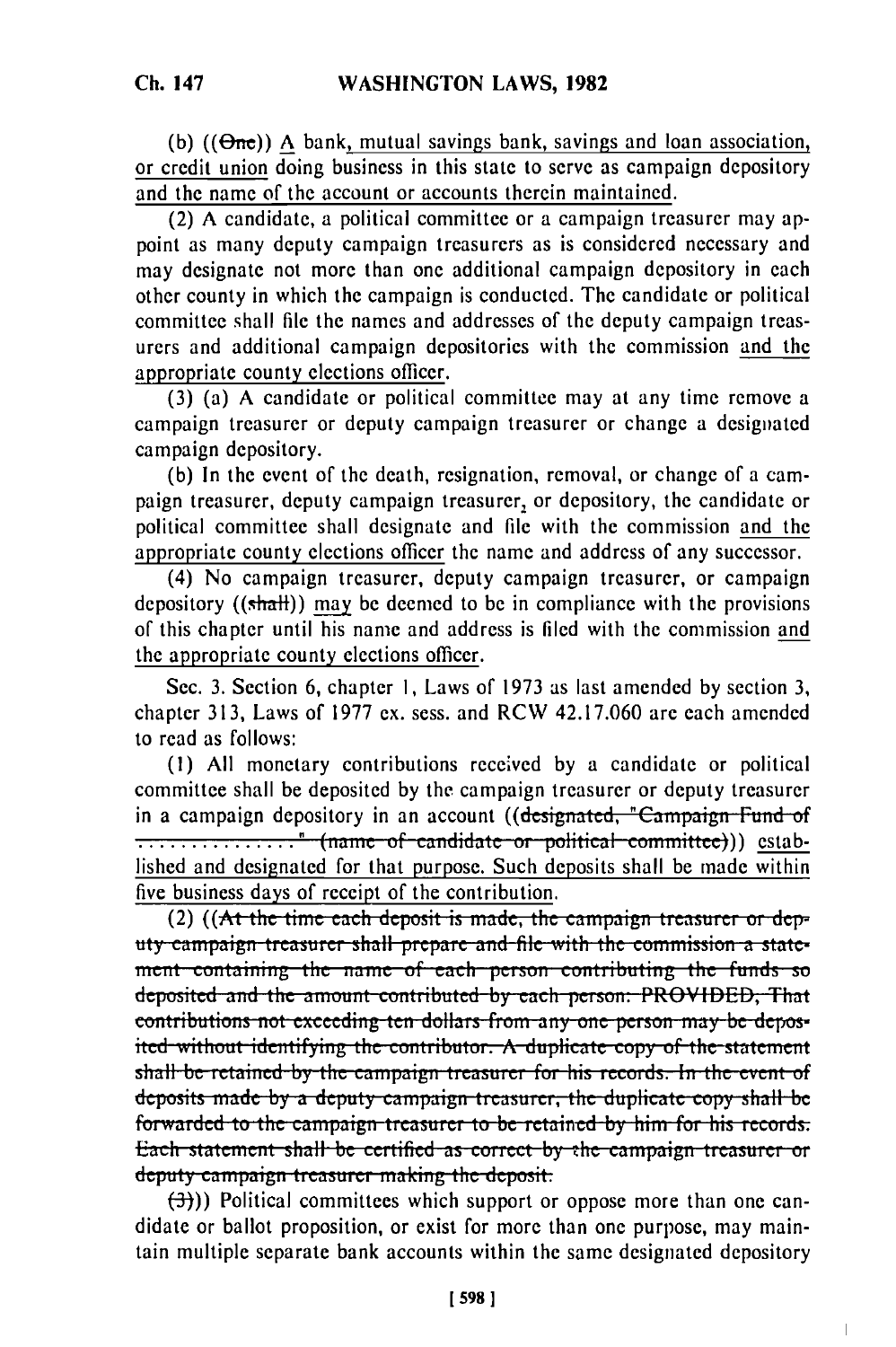for such purpose: PROVIDED, That each such account shall bear the same name followed by an appropriate designation which accurately identifies its separate purpose: AND PROVIDED FURTHER, That transfers of funds which must be reported under RCW 42.17.090(1)(d), as now or hereafter amended, may not be made from more than one such account.

 $((+4))$  (3) Nothing in this section  $((shath))$  prohibits a candidate or political committee from investing funds on hand in a campaign depository in bonds, certificates, or savings accounts or other similar savings instruments in financial institutions other than the campaign depository: PROVIDED, That the commission and the appropriate county elections officer is notified in writing of the initiation and the termination of the investment: PRO-VIDED FURTHER, That the principal of such investment when terminated together with all interest, dividends, and income derived from the investment are deposited in the campaign depository in the account from which the investment was made and properly reported to the commission and the appropriate county elections officer prior to any further disposition or expenditure thereof.

 $((\left\langle 5\right\rangle))$  (4) Accumulated unidentified contributions, other than those made by persons whose names must be maintained on a separate and private list by a political committee's campaign treasurer pursuant to RCW 42.17.090(l)(b), which total in excess of one percent of the total accumulated contributions received in the current calendar year or three hundred dollars (whichever is more), ((shall)) may not be deposited, used, or expended, but shall be returned to the donor, if his identity can be ascertained. If the donor cannot be ascertained, the contribution shall escheat to the state, and shall be paid to the state treasurer for deposit in the state general fund.

Sec. 4. Section 5, chapter 294, Laws of 1975 1st ex. sess. and RCW 42- .17.065 are each amended to read as follows:

**(1)** In addition to the provisions of this section, a continuing political committee shall file and report on the same conditions and at the same ti.aes as any other committee in accordance with the provisions of RCW 42.17.040, 42.17.050, and 42.17.060 as now or hereafter amended.

(2) A continuing political committee shall file with the commission and the auditor or elections officer of the county in which the committee maintains its office or headquarters and if there is no such office or headquarters then in the county in which the committee treasurer resides a report on the tenth day of the month detailing its activities for the preceding calendar month in which the committee has received a contribution or made an expenditure: PROVIDED, That ((interest on moneys deposited or service) charges shall not be deemed contributions or expenditures)) such report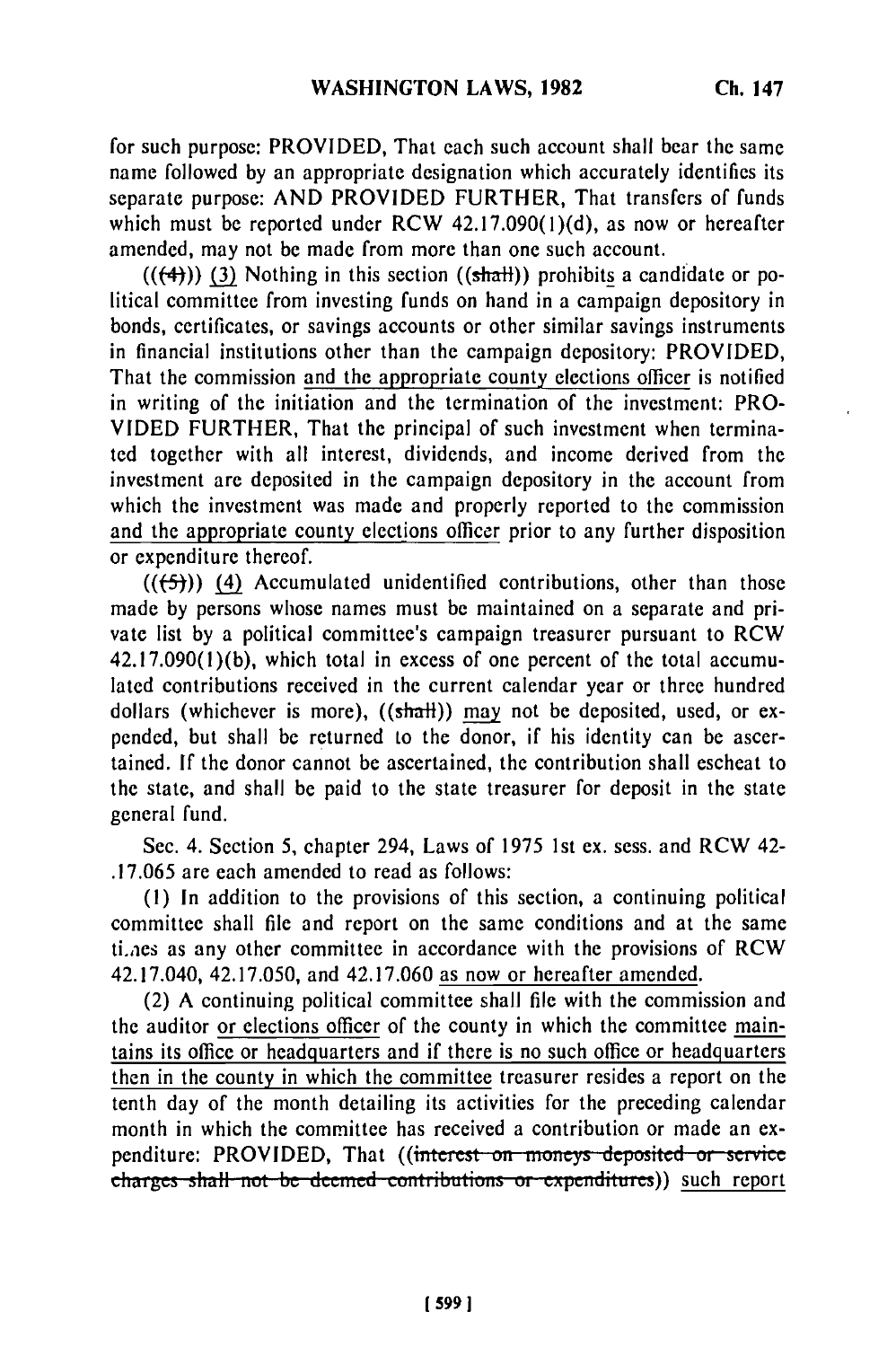shall only be filed if either the total contributions received or total expenditures made since the last such report exceed two hundred dollars. The report shall be on a form supplied by the commission and shall include the following information:

(a) The information required by RCW 42.17.090 as now or hereafter amended;

(b) Each expenditure made to retire previously accumulated debts of the committee; identified by recipient, amount, and date of payments;

(c) Such other information as the commission shall by rule prescribe.

(3) If a continuing political committee shall make a contribution in support of or in opposition to a candidate or ballot proposition within sixty days prior to the date on which such candidate or ballot proposition will be voted upon, such continuing political committee shall report pursuant to RCW 42.17.080, as now or hereafter amended, until twenty-one days after said election.

(4) A continuing political committee shall file reports as required by this chapter until it is dissolved, at which time a final report shall be filed. Upon submitting a final report, the duties of the campaign treasurer shall cease and there shall be no obligation to make any further reports.

í.

(5) The campaign treasurer shall maintain books of account ( $\left(\frac{\partial u}{\partial x}\right)^2$ **cordance with generally accepted accounting principles)) accurately reflect**ing all contributions and expenditures on a current basis within  $((three))$ five business days of receipt or expenditure. During the eight days immediately preceding the date of any election, for which the committee has received any contributions or made any expenditures, the books of account shall be kept current within one business day and shall be open for public inspection for at least two consecutive hours Monday through Friday, excluding legal holidays, between 8:00 a.m. and 8:00 p.m., as specified in the committee's statement of organization filed pursuant to RCW 42.17.040 as now or hereafter amended, at the principal campaign headquarters or, if there is no campaign headquarters, at the address of the campaign treasurer or such other place as may be authorized by the commission.

(6) All reports filed pursuant to this section shall be certified as correct by the campaign treasurer.

(7) The campaign treasurer shall preserve books of account, bills, receipts, and all other financial records of the campaign or political committee for not less than five calendar years following the year during which the transaction occurred.

Sec. 5. Section 9, chapter 112, Laws of 1975-'76 2nd ex. sess. and RCW 42.17.067 are each amended to read as follows:<br>(1) **((In lieu of reporting in accordance with RCW 42.17.060, a political** 

committee may report fund-raising activities in accordance with the provisions of this section.)) Fund raising activities which meet the standards of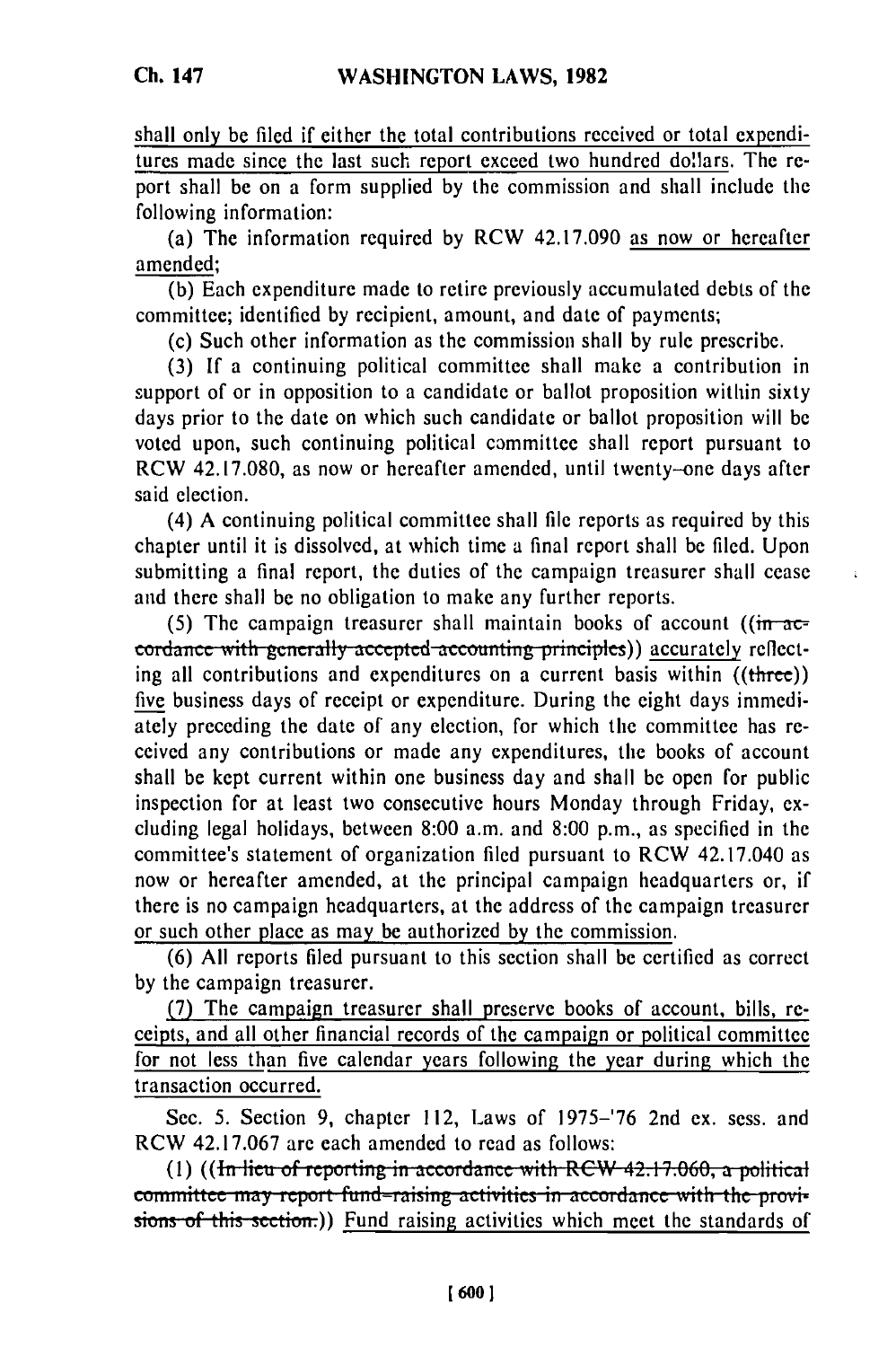subsection (2) of this section may be reported in accordance with the provisions of this section in lieu of reporting in accordance with RCW 42.17.080(3) as now or hereafter amended.

(2) A fund-raising activity which is to be reported in accordance with the provisions of this section shall conform with the following standards:

(a) The income resulting from the conduct of the activity is derived solely from either (i) the retail sale of goods or services at prices which in no case exceed a reasonable approximation of the fair market value of each item or service sold at the activity, or (ii) a gambling operation which is licensed, conducted, or operated in accordance with the provisions of chapter 9.46 RCW and at which in no case is the monetary value of any prize exceeded by the monetary value of any single wager which may be made by a person participating in such activity;

(b) No person responsible for receiving money at such activity  $((shath))$ may knowingly accept payment from a single person which would result in a profit to the committee of  $((ten))$  twenty-five dollars or more unless the name and address of the person making such payment together with the approximate amount of profit to the committee resulting from such payment are disclosed in the report filed pursuant to subsection (4) of this section; and

(c) Such other standards as shall be established by rule and regulation of the commission to prevent frustration of the purposes of this chapter.

(3) All funds obtained through the use of a fund-raising activity which conforms with the provisions of subsection (2) of this section shall be deposited within five business days of receipt by the campaign treasurer or deputy campaign treasurer in the same  $((**bank**))$  account into which contributions received by the committee are being deposited pursuant to RCW 42.17.060.

(4) ((Within three days after depositing)) At the time such funds are deposited in accordance with subsection (3) of this section, the campaign treasurer or deputy campaign treasurer making the deposit shall file with the commission a report of the fund-raising activity which shall contain the following information:

(a) The date on which the activity occurred;

(b) The location at which the activity occurred;

(c) A precise description of the fund-raising methods used in the activity;

(d) A financial statement noting gross receipts and expenses for the activity, including an inventory list where appropriate;

(e) The monetary value of wagers made and prizes distributed for winning wagers, where appropriate;

(f) The name and address of each person who contributed goods or services to the committee for sale at the activity if the fair market value of the goods or services contributed equals ((ten)) twenty-five dollars or more in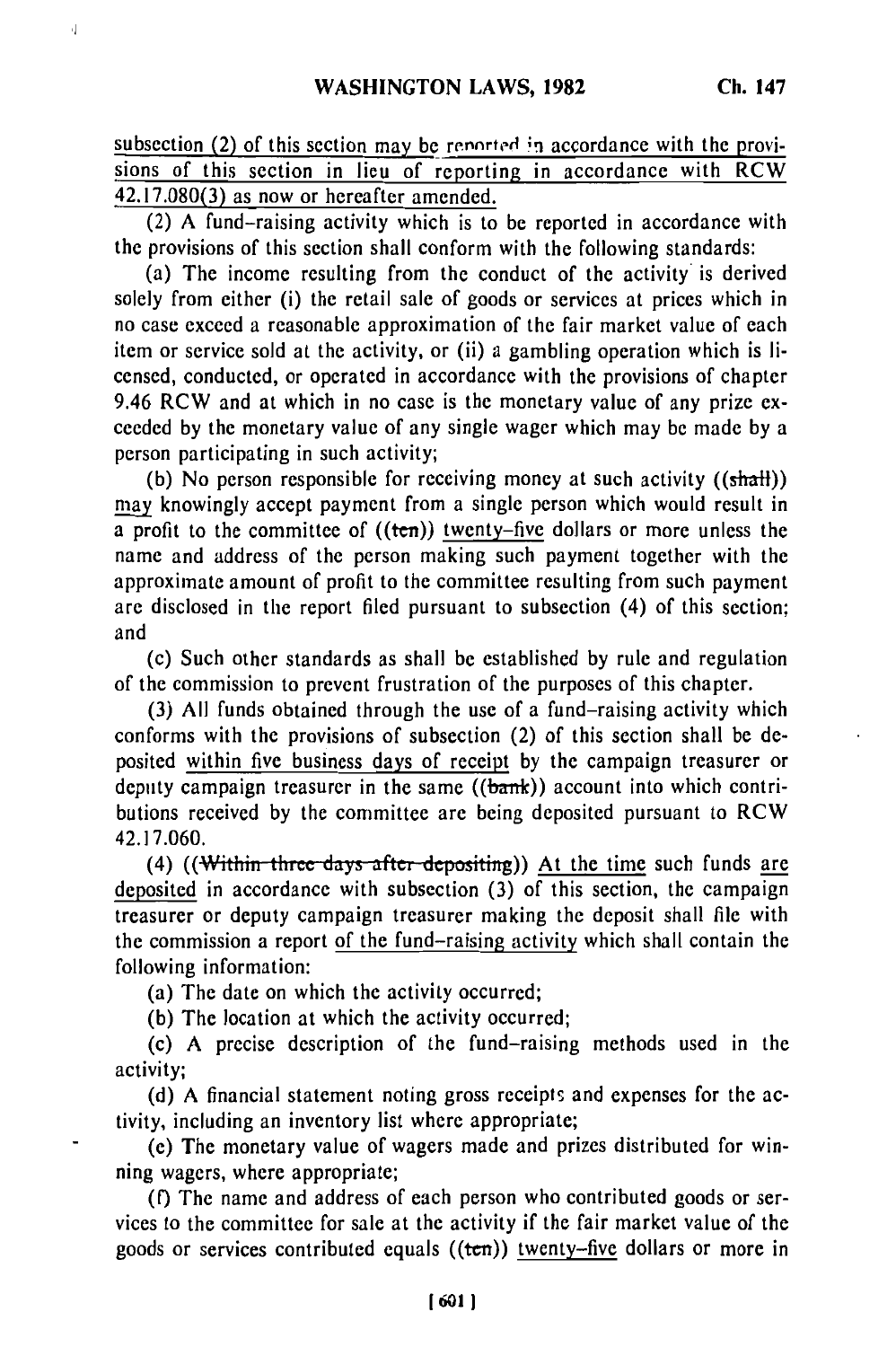the aggregate from such person, together with a precise description of each item or service contributed and its estimated market value;

(g) The name and address of each person whose identity can be ascertained and who makes payments to the committee at such activity which result in a profit of  $((ten))$  twenty-five dollars or more to the committee, together with the approximate amount of profit to the committee which results from such payments; and

(h) A complete listing of the names and addresses of the persons responsible for conducting the activity.

**(5)** The statement required by subsection (4) of this section shall be in duplicate upon a form prescribed by the commission, one copy to be filed by the campaign treasurer with the commission, and one copy to be retained by him for his records. Each statement shall be certified as correct by the campaign treasurer or deputy treasurer making the deposit.

Sec. 6. Section 8, chapter 1, Laws of 1973 as amended by section 6, chapter 294, Laws of 1975 1st ex. sess. and RCW 42.17.080 are each amended to read as follows:

(1) On the day the campaign treasurer is designated, each candidate or political committee shall file with the commission and the county auditor or elections officer of the county in which the candidate resides (or in the case of a political committee supporting or opposing a ballot proposition, the county in which the campaign treasurer resides), in addition to any statement of organization required under RCW 42.17.040 or 42.17.050 as now or hereafter amended, a report of all contributions received and expenditures made  $((\text{in the election campaign}))$  prior to that date, if any.

(2) At the following intervals each campaign treasurer shall file with the commission and the county auditor or elections officer of the county in which the candidate resides (or in the case of a political committee supporting or opposing a ballot proposition, the county in which the campaign maintains its office or headquarters and if there is no office or headquarters then in the county in which the campaign treasurer resides) a  $(\overline{(further)})$ report ((of the contributions received and expenditures made since the date of the last report)) containing the information required by RCW  $42.17.090$ as now or hereafter amended:

(a) On the  $((\text{fifth and nineteenth days}))$  twenty-first day and the seventh day immediately preceding the date on which the election is held; and

(b) Within ((ten)) twenty-one days after the date of  $((a-primary))$  the election((<del>, and within twenty-one days after the date of all other elec-</del>  $tions)$ ); and

(c) On the tenth day of each month  $((\text{preceding the election}))$  in which no other reports are required to be filed under this section: PROVIDED, That such report shall only be filed if the committee has received a contribution or made an expenditure in the preceding calendar month and either the total contributions received or total expenditures made since the last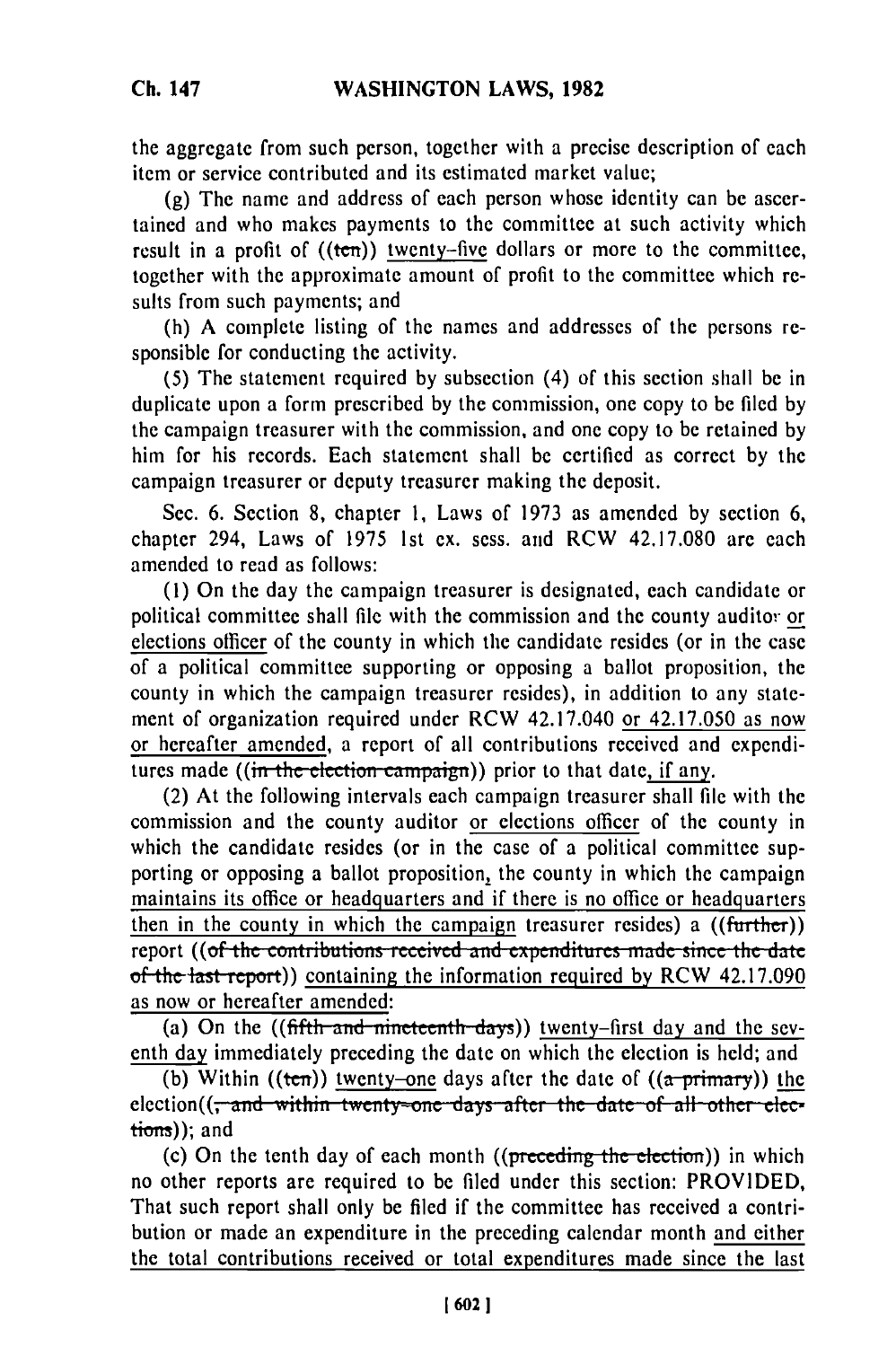such report exceed two hundred dollars. ((Interest on moneys deposited or service charges shall not be deemed contributions or expenditures.

The report filed under paragraph (b) above shall be the final report if)) When there is no outstanding debt or obligation, and the campaign fund is closed, and the campaign is concluded in all respects, and  $((if))$  in the case of a political committee, the committee has ceased to function and has dissolved, the campaign treasurer shall file a final report. ((If the candidate or political committee has any outstanding debt or obligation, additional reports shall be filed at least once every six months until the obligation or indebtedness is entirely satisfied at which time a final report shall be filed.) Upon submitting a final report, the duties of the campaign treasurer shall cease and there shall be no obligation to make any further reports.

(3) For the period beginning the first day of the fourth month preceding the date on which the special or general election is held and ending on the date of that election, the campaign treasurer shall file with the commission and the appropriate county elections officer a report of each contribution received during that period at the time that contribution is deposited pursuant to RCW 42.17.060(1), as now or hereafter amended. The report shall contain the name of each person contributing the funds so deposited and the amount contributed by each person: PROVIDED, That contributions of less that twenty-five dollars from any one person may be deposited without identifying the contributor. A copy of the report shall be retained by the campaign treasurer for his records. In the event of deposits made by a deputy campaign treasurer, the copy shall be forwarded to the campaign treasurer to be retained by him for his records. Each report shall be certified as correct by the campaign treasurer or deputy campaign treasurer making the deposit.

(4) The campaign treasurer or candidate shall maintain books of account ((in accordance with generally accepted accounting principles)) accurately reflecting all contributions and expenditures on a current basis within  $\overline{(\text{three})}$  five business days of receipt or expenditure. During the eight days immediately preceding the date of the election the books of account shall be kept current within one business day and shall be open for public inspection for at least two consecutive hours Monday through Friday, excluding legal holidays, between 8:00 a.m. and 8:00 p.m., as specified in the committee's statement of organization filed pursuant to RCW 42.17.040 as now or hereafter amended, at the principal campaign headquarters or, if there is no campaign headquarters, at the address of the campaign treasurer or such other place as may be authorized by the commission. The campaign treasurer or candidate shall preserve books of account, bills, receipts, and all other financial records of the campaign or political committee for not less than five calendar years following the year during which the transaction occurred.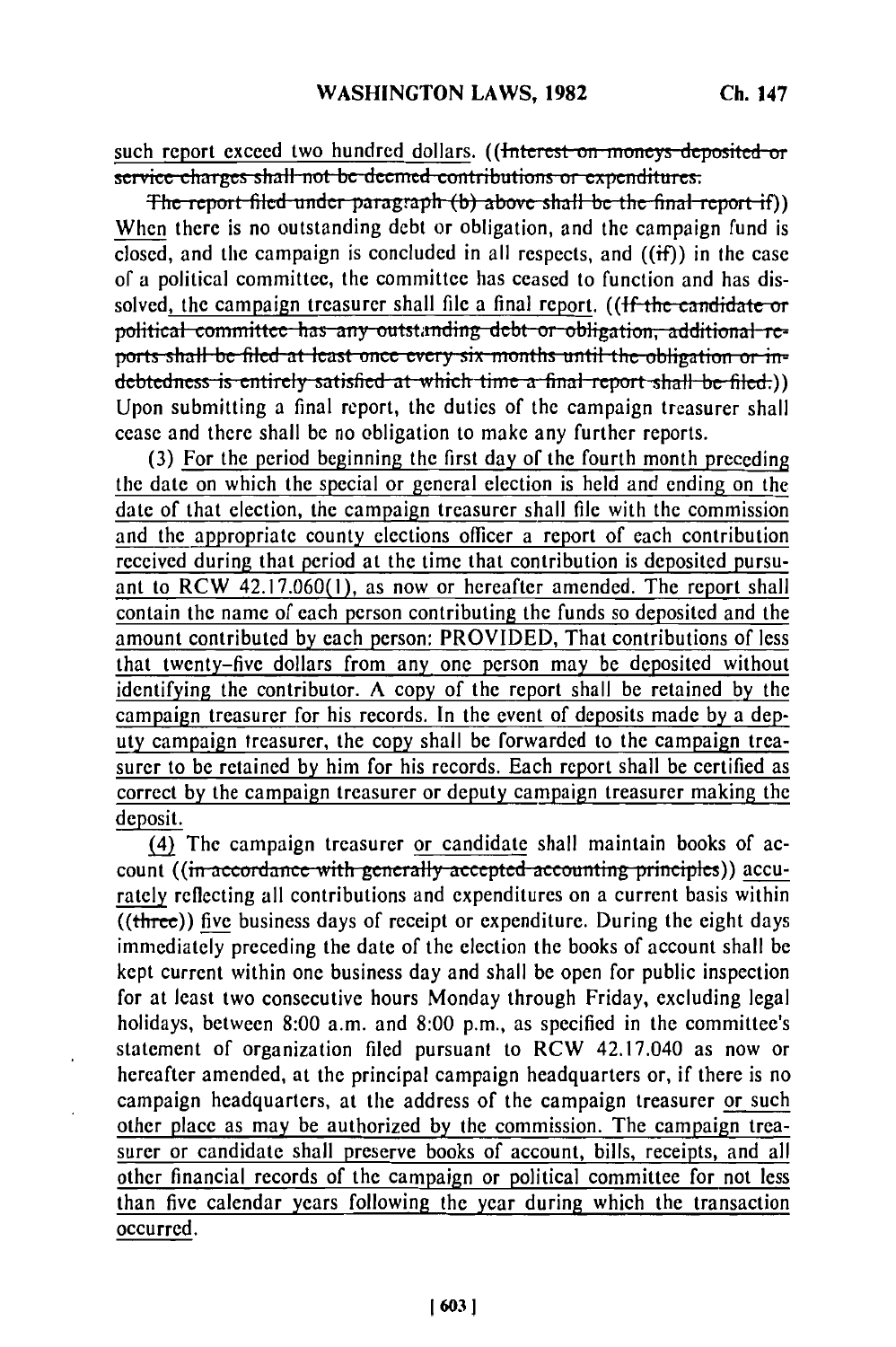**Ch. 147**

(((4)) **(5) All** reports filed pursuant to ((this)) subsections **(1)** or (2) of this section shall be certified as correct by the candidate and the campaign treasurer.

 $((\leftarrow, \leftarrow))$  (6) Copies of all reports filed pursuant to this section shall be readily available for public inspection for at least two consecutive hours Monday through Friday, excluding legal holidays, between 8:00 a.m. and 8:00 p.m., as specified in the committee's statement of organization filed pursuant to RCW 42.17.040 as now or hereafter amended, at the principal campaign headquarters or, if there is no campaign headquarters, at the address of the campaign treasurer or such other place as may be authorized by the commission.

Sec. 7. Section 9, chapter **1,** Laws of 1973 as last amended by section 2, chapter 336, Laws of 1977 ex. sess. and RCW 42.17.090 are each amended to read as follows:

**(1)** Each report required under RCW 42.17.080(1) and (2), as now or hereafter amended, shall disclose for the period beginning at the end of the period for the last report or, in the case of an initial report, at the time of the first contribution or expenditure, and ending not more than ((three)) five days prior to the date the report is due:

(a) The funds on hand at the beginning of the period;

(b) The name and address of each person who has made one or more contributions during the period, together with the money value and date of such contributions and the aggregate value of all contributions received from each such person during the campaign or in the case of a continuing political committee, the current calendar year: PROVIDED, That the income which results from the conducting of a fund-raising activity which has previously been reported in accordance with RCW 42.17.067 may be reported as one lump sum, with the exception of that portion of such income which was received from persons whose names and addresses are required to be included in the report required by RCW 42.17.067: PROVIDED FUR-THER, That contributions ((not exceeding ten)) of less than twenty-five dollars in the aggregate from any one person during the election campaign may be reported as one lump sum so long as the campaign treasurer maintains a separate and private list of the names, addresses, and amounts of each such contributor;

(c) Each loan, promissory note, or security instrument to be used by or for the benefit of the candidate or political committee made by any person, together with the names and addresses of the lender and each person liable directly, indirectly or contingently and the date and amount of each such loan, promissory note, or security instrument;

(d) The name and address of each political committee from which the reporting committee or candidate received, or to which that committee or candidate made, any transfer of funds, together with the amounts, dates, and purpose of all such transfers;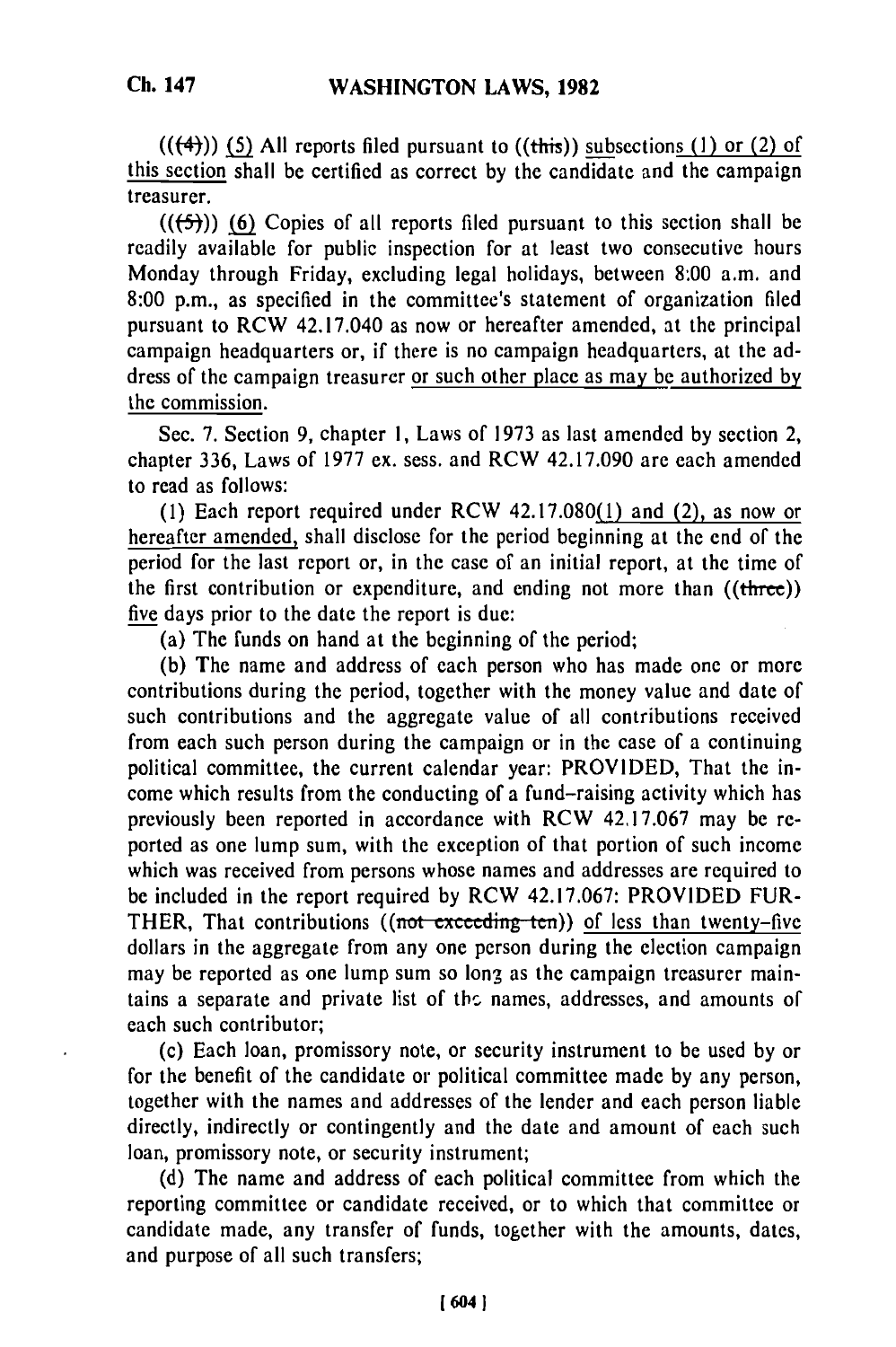(e) **All** other contributions not otherwise listed or exempted;

(f) The name and address of each person to whom an expenditure was made in the aggregate amount of ((twenty-five)) fifty dollars or more, and the amount, date, and purpose of each such expenditure;

(g) The total sum of expenditures;

(h) The surplus or deficit of contributions over expenditures;

(i) The disposition made in accordance with RCW 42.17.095 of any surplus funds;

(j) Such other information as shall be required by the commission by regulation in conformance with the policies and purposes of this chapter; and

(k) Funds received from a political committee not domiciled in Washington state and not otherwise required to report under this chapter (a "nonreporting committee"). Such funds shall be forfeited to the state of Washington unless the nonreporting committee or the recipient of such funds has filed or within ((three)) ten days following such receipt shall file with the commission a statement disclosing: (i) its name and address; (ii) the purposes of the nonreporting committee; (iii) the names, addresses, and titles of its officers or if it has no officers, the names, addresses, and titles of its responsible leaders; (iv) a statement whether the nonreporting committee is a continuing one; (v) the name, office sought, and party affiliation of each candidate in the state of Washington whom the nonreporting committee is supporting, and, if such committee is supporting the entire ticket of any party, the name of the party; (vi) the ballot proposition supported or opposed in the state of Washington, if any, and whether such committee is in favor of or opposed to such proposition; (vii) the name and address of each person residing in the state of Washington or corporation which has a place of business in the state of Washington who has made one or more contributions in the aggregate of twenty-five dollars or more to the nonreporting committee during the ((preceding twelve-month period)) current calendar year, together with the money value and date of such contributions; (viii) the name and address of each person in the state of Washington to whom an expenditure was made by the nonreporting committee on behalf of a candidate or political committee in the aggregate amount of twenty-five dollars or more, the amount, date, and purpose of such expenditure, and the total sum of such expenditures; (ix) such other information as the commission may by regulation prescribe, in keeping with the policies and purposes of this chapter. A nonreporting committee incurring an obligation to file additional reports in a calendar year may satisfy the obligation by filing with the commission a letter providing updating or amending information.

(2) The campaign treasurer and the candidate shall certify the correctness of each report.

Sec. 8. Section 3, chapter 336, Laws of 1977 ex. sess. and RCW 42.17- .095 are each amended to read as follows: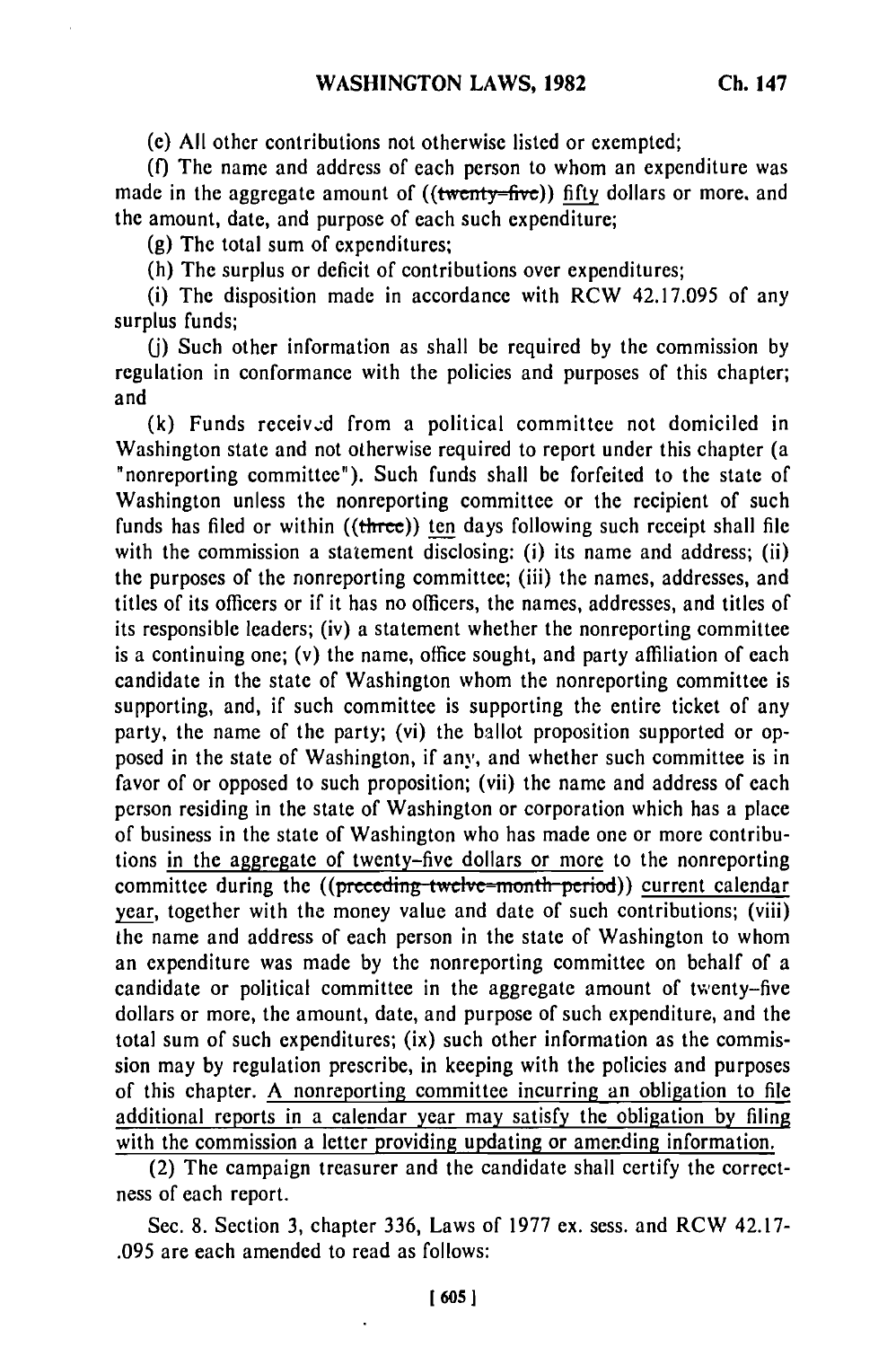**Ch. 147**

The surplus funds of a candidate, or of a political committee supporting or opposing a candidate, may only be disposed of in any one or more of the following ways:

(1) Return the surplus to a contributor in an amount not to exceed that contributor's original contribution;

(2) Transfer the surplus to the candidate's personal account as reimbursement for lost earnings incurred as a result of that candidate's election campaign. Such lost earnings shall be verifiable as unpaid salary or, when the candidate is not salaried, as an amount not to exceed income received by the candidate for services rendered during an appropriate, corresponding time period. All lost earnings incurred shall be documented and a record thereof shall be maintained by the candidate or the candidate's political committee. The committee shall include a copy of such record when its expenditure for such reimbursement is reported pursuant to RCW 42.17.090;

(3) Transfer the surplus to one or more candidates or to a political committee or party((: PROVIDED, That the aggregate value of all contributions transferred to all recipients under this subsection shall in no case exceed two thousand dollars in any one calendar year));

(4) Donate the surplus to a charitable organization registered  $((\text{fin})$ ) in accordance with chapter 19.09 RCW;

(5) Transmit the surplus to the state treasurer for deposit in the general fund; or

(6) Hold the surplus in the campaign depository or depositories designated in accordance with RCW 42.17.050 for possible use in a future election campaign, for political activity ((in accordance with the dollar limitation of subsection (3) of this section where applicable)), for community activity, or for nonreimbursed public office related expenses and report any such disposition in accordance with RCW 42.17.090: PROVIDED, That if the candidate subsequently announces or publicly files for office, information as appropriate is reported to the commission in accordance with RCW 42.17.040 through 42.17.090. If a subsequent office is not sought the surplus held shall be disposed of in accordance with the requirements of this section.

Sec. 9. Section 10, chapter 1, Laws of 1973 as amended by section 4, chapter 112, Laws of 1975-'76 2nd ex. sess. and RCW 42.17.100 are each amended to read as follows:

(1) (a) For the purposes of this subsection **(1)** the term "independent campaign expenditure"  $((shath))$  means any expenditure which is made in support of or in opposition to any candidate or ballot proposition and is not otherwise required to be reported pursuant to RCW 42.17.060, 42.17.065, 42.17.080, or 42.17.090.

(b) Within ((three)) five days after the date of making an independent campaign expenditure which by itself or when added to all other such independent campaign expenditures made during the same election campaign by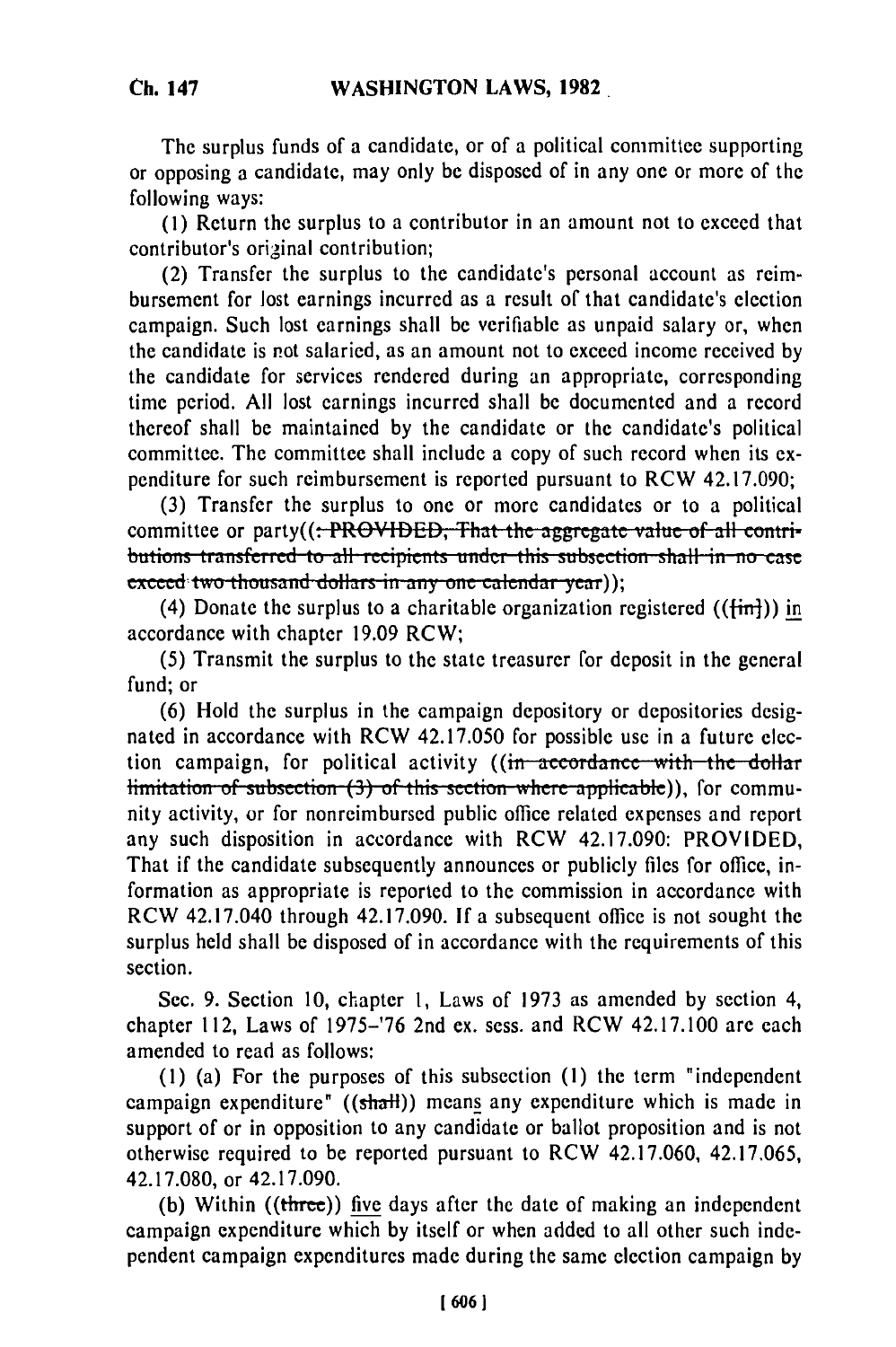the same person equals one hundred dollars or more, or within ((three)) five days after the date of making an independent campaign expenditure for which no reasonable estimate of monetary value is practicable, whichever occurs first, the person who made such independent campaign expenditure shall file with the commission and the county auditor of the county of residence for the candidate supported or opposed by the independent campaign expenditure (or in the case of an expenditure made in support of or in opposition to a local ballot proposition, the county of residence for the person making the expenditure) an initial report of all independent campaign expenditures made during such campaign prior to and including such date.

(c) At the following intervals each person who is required to file an initial report pursuant to subsection  $(l)(b)$  of this section shall file with the commission and the county auditor of the county of residence for the candidate supported or opposed by the independent campaign expenditure (or in the case of an expenditure made in support of or in opposition to a ballot proposition, the county of residence for the person making the expenditure) a further report of the independent campaign expenditures made since the date of the last report:

(i) On the  $((\text{fifth-and-mintereenth-days-immediately}))$  twenty-first day preceding the primary and the seventh day preceding the date on which the election is held; and

(ii) Within ((ten)) <u>twenty-one</u> days after the date of (( $\frac{\pi}{(a \text{ primary})}$ ) the election( $\frac{\pi}{(a \text{ arbitrary})}$  attention( $\frac{\pi}{(a \text{ arbitrary})}$ ) the **change of**  $\frac{\pi}{(a \text{ arbitrary})}$ tions)); and

(iii) On the tenth day of each month  $((preceding the electron))$  in which no other reports are required to be filed pursuant to this subsection (1): **PROVIDED**, That such further reports required by this subsection  $((\{\{\{\}\})\})$ (i)(c) shall only be filed if the reporting person has made an independent campaign expenditure since the date of the last previous report filed.

The report filed pursuant to paragraph (ii) of this subsection (1)(c) shall be the final report, and upon submitting such final report the duties of the reporting person shall cease, and there shall be no obligation to make any further reports.

(d) All reports filed pursuant to this subsection **(1)** shall be certified as correct by the reporting person.

(e) Each report required by subsections  $(1)(b)$  and  $(1)(c)$  of this subsection **(1)** shall disclose for the period beginning at the end of the period for the last previous report filed or, in the case of an initial report, beginning at the time of the first independent campaign expenditure, and ending not more than ((three)) five days prior to the date the report is due:

(i) The name and address of the person filing the report;

(ii) The name and address of each person to whom an independent campaign expenditure was made in the aggregate amount of twenty-five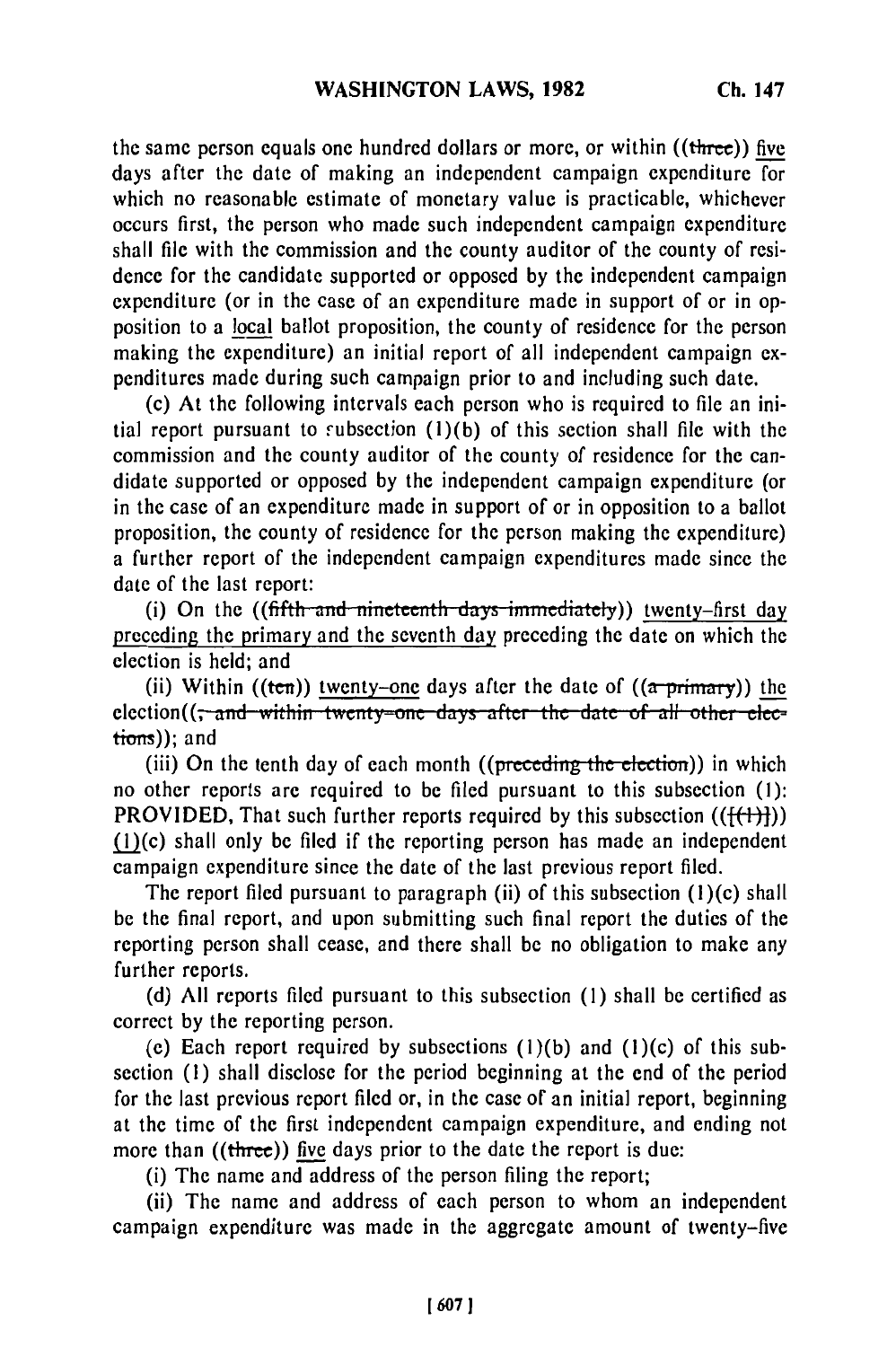dollars or more, and the amount, date, and purpose of each such expenditure: PROVIDED, That if no reasonable estimate of the monetary value of a particular independent campaign expenditure is practicable, it shall be sufficient to report instead a precise description of services, property, or rights furnished through the expenditure and where appropriate to attach a copy of the item produced or distributed by the expenditure;

(iii) The total sum of all independent campaign expenditures made during the campaign to date; and

(iv) Such other information as shall be required by the commission by regulation in conformance with the policies and purposes of this chapter.

(2) (a) Any person who contributes in the aggregate amount of one hundred dollars or more during the preceding twelve-month period to any political committee not domiciled in the state of Washington or not otherwise required to report under this chapter, if the person reasonably expects such political committee to make contributions in respect to any election covered by this chapter, shall file with the commission a report signed by the contributor disclosing the contributor's name and address, the date, nature, purpose, amount, and recipient of such contribution, and any instructions given as to the use or disbursement of such contribution.

(b) The initial report shall be filed with the commission within ((three)) five days after the date on which the aggregate contribution amount of one hundred dollars or more is reached, and each subsequent report shall be filed within ((three)) five days after each subsequent contribution is made to the same such political committee.

Sec. 10. Section 15, chapter 1, Laws of 1973 and RCW 42.17.150 are each amended to read as follows:

(1) Before doing any lobbying, or within thirty days after being employed as a lobbyist, whichever occurs first, a lobbyist shall register by filing with the commission a lobbyist registration statement, in such detail as the commission shall prescribe, showing:

(a) His name, permanent business address, and any temporary residential and business addresses in Thurston county during the legislative session;

(b) The name, address and occupation or business of the lobbyist's employer;

(c) The duration of his employment;

(d) His compensation for lobbying; how much he is to be paid for expenses, and what expenses are to be reimbursed; and a full and particular description of any agreement, arrangement, or understanding according to which his compensation, or any portion thereof, is or will be contingent upon the success of any attempt to influence legislation;

(e) Whether the person from whom he receives said compensation employs him solely as a lobbyist or whether he is a regular employee performing services for his employer which include but are not limited to the influencing of legislation;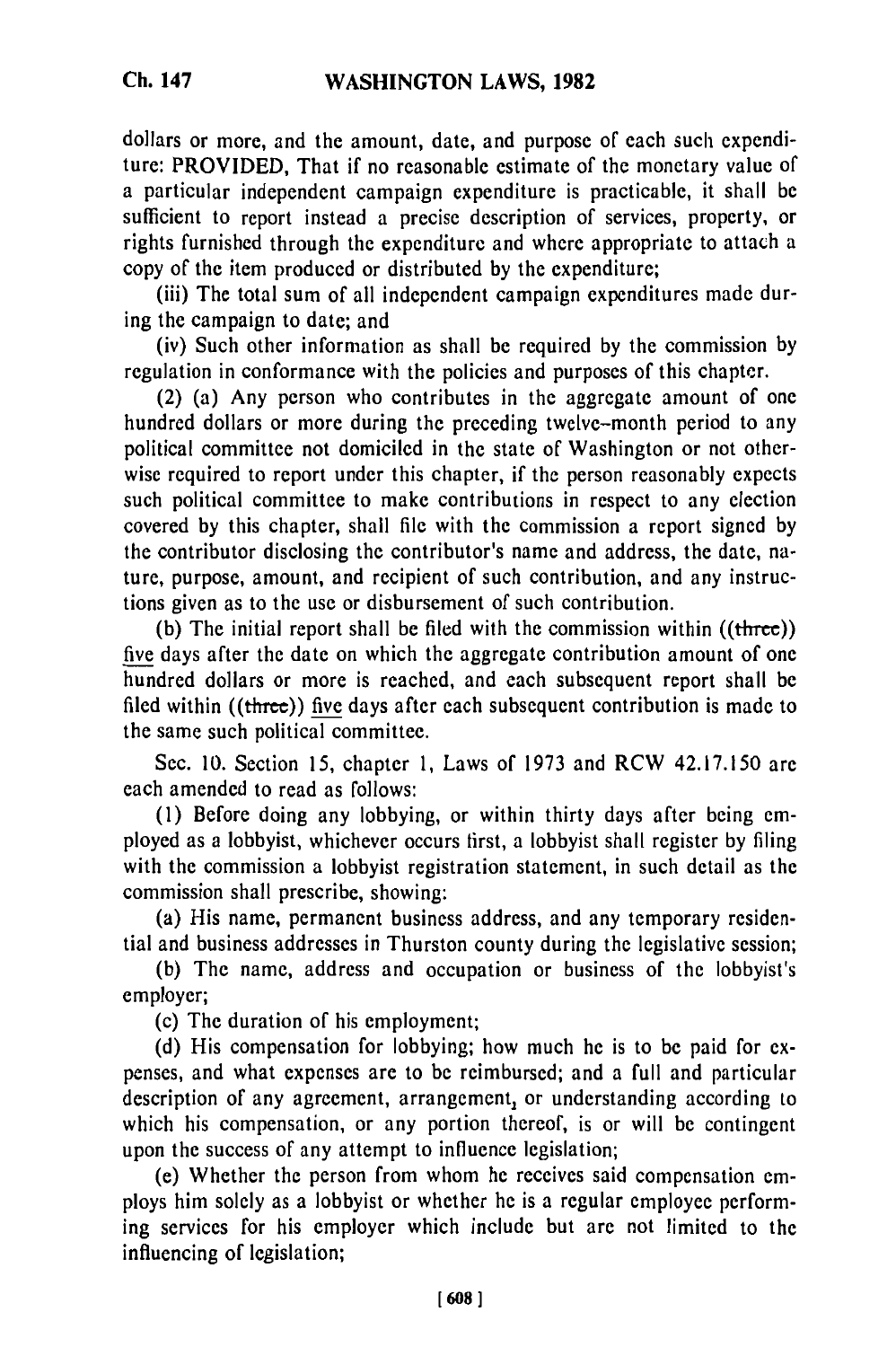**(f)** The general subject or subjects of his legislative interest;

(g) A written authorization from each of the lobbyist's employers confirming such employment;

(h) The name and address of the person who will have custody of the accounts, bills, receipts, books, papers, and documents required to be kept under this chapter;

(i) If the lobbyist's employer is an entity (including, but not limited to, business and trade associations) whose members include, or which as a representative entity undertakes lobbying activities for, businesses, groups, associations, or organizations, the name and address of each member of such entity or person represented **by** such entity whose fees, dues, payments, or other consideration paid to such entity during either of the prior two years have exceeded five hundred dollars or who is obligated to or has agreed to pay fees, dues, payments, or other consideration exceeding five hundred dollars to such entity during the current year.

(2) Any lobbyist who receives or is to receive compensation from more than one person for his services as a lobbyist shall file a separate notice of representation with respect to each such person; except that where a lobbyist whose fee for acting as such in respect to the same legislation or type of legislation is, or is to be, paid or contributed to **by** more than one person then such lobbyist may file a single statement, in which he shall detail the name, business address and occupation of each person so paying or contributing, and the amount of the respective payments or contributions made **by** each such person.

(3) Whenever a change, modification, or termination of the lobbyist's employment occurs, the lobbyist shall, within one week of such change, modification or termination, furnish full information regarding the same **by** filing with the commission an amended registration statement.

(4) Each lobbyist who has registered shall file a new registration statement, revised as appropriate,  $((each))$  on the second Monday in January of each odd-numbered year, and failure to do so shall terminate his registration.

Sec. **11.** Section 21, chapter 294, Laws of 1975 1st ex. sess. and RCW 42.17.155 are each amended to read as follows:

**(1)** Each lobbyist shall at the time he registers submit to the commission a recent ((three inch by five inch black-and-white)) photograph of himself of a size and format as determined **by** rule of the commission, together with the name of the lobbyist's employer, the length of his employment as a lobbyist before the legislature, a brief biographical description, and any other information lie may wish to submit not to exceed fifty words in length; such photograph and information to be published at least annually in a booklet form by the commission for distribution to legislators and the public.

(2) There is established a fund to be known as the "lobbyists' booklet revolving fund" which shall consist of all receipts from sales of the booklets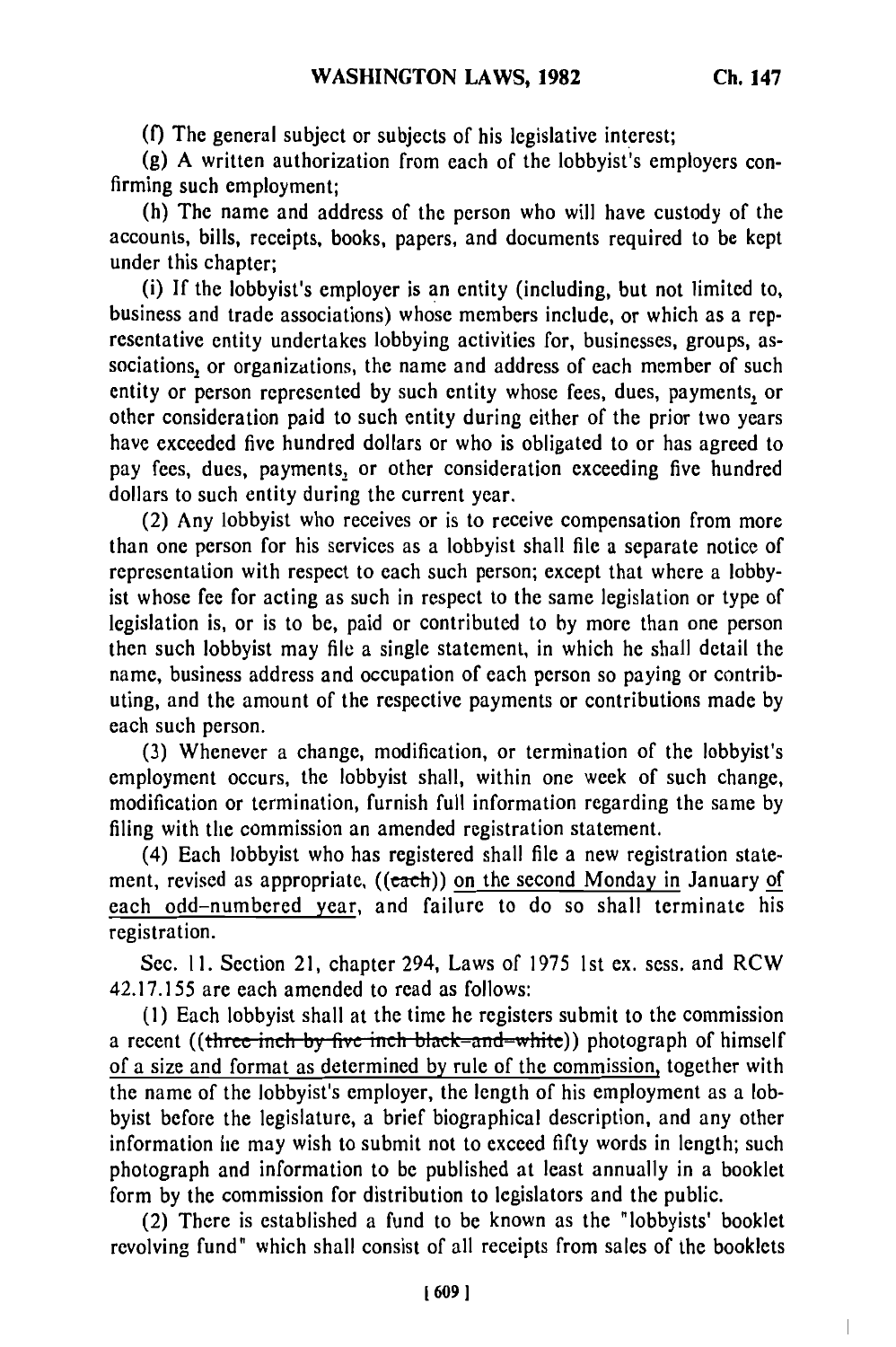described in subsection **(1)** of this section. This fund shall be used for expenses of production and sale of such booklets and for no other purpose.

Sec. 12. Section 16, chapter 1, Laws of 1973 as last amended by section 4, chapter 313, Laws of 1977 ex. sess. and RCW 42.17.160 are each amended to read as follows:

The following persons and activities shall be exempt from registration and reporting under RCW 42.17.150, 42.17.170, and 42.17.200:

(1) Persons who limit their lobbying activities to ((appearance)) appearing before public sessions of committees of the legislature, or public hearings of state agencies;

(2) News or feature reporting activities and editorial comment by working members of the press, radio, or television and the publication or dissemination thereof by a newspaper, book publisher, regularly published periodical, radio station, or television station;

(3) Persons who lobby without compensation or other consideration for acting as a lobbyist: PROVIDED, Such person makes no expenditure for or on behalf of any member of the legislature or elected official or public officer or employee of the state of Washington in connection with such lobbying. The exemption contained in this subsection is intended to permit and encourage citizens of this state to lobby any legislator, public official, or state agency without incurring any registration or reporting obligation provided they do not exceed the limits stated above. Any person exempt under this subsection (3) may at his option register and report under this chapter;

(4) Persons who restrict their lobbying activities to no more than four days or parts thereof during any three-month period and whose total expenditures during such three-month period for or on behalf of any one or more members of the legislature or state elected officials or public officers or employees of the state of Washington in connection with such lobbying do not exceed ((fifteen-dollars)) twenty-five: PROVIDED, That the commission shall promulgate regulations to require disclosure by persons exempt under this subsection or their employers or entities which sponsor or coordinate the lobbying activities of such persons if it determines that such regulations are necessary to prevent frustration of the purposes of this chapter. Any person exempt under this subsection (4) may at his option register and report under this chapter;

(5) The governor;

(6) The lieutenant governor;

(7) Fxcept as provided by RCW 42.17.190(1), members of the legislature;

(8) Except as provided by RCW 42.17.190(1), persons employed by the legislature for the purpose of aiding in the preparation or enactment of legislation or the performance of legislative duties;

(9) Elected officials, and officers and employees of any agency reporting under RCW 42.17.190(4) as now or hereafter amended.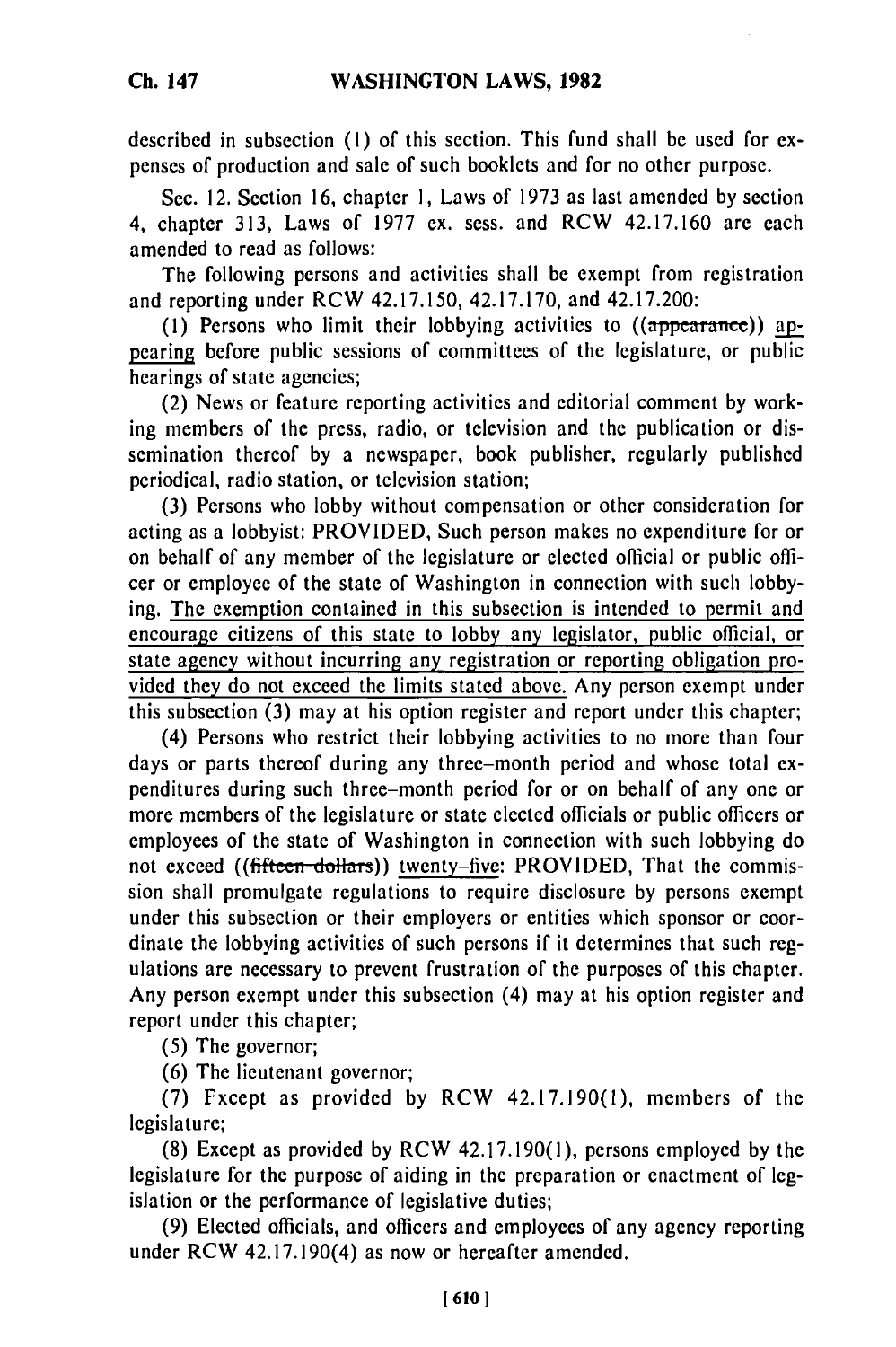Sec. 13. Section 17, chapter 1, Laws of 1973 as last amended by section 5. chapter 313. Laws of 1977 ex. sess. and RCW 42.17.170 are each amended to read as follows:

(1) Any lobbyist registered under RCW 42.17.150 and any person who lobbies shall file with the commission periodic reports of his activities signed by the lobbyist. The reports shall be made in the form and manner prescribed by the commission. They shall be due monthly and shall be filed within fifteen days after the last day of the calendar month covered by the report.

(2) Each such monthly periodic report shall contain:

(a) ((The totals of all expenditures made or incurred by such lobbyist or on behalf of such lobbyist by the lobbyist's employer during the period covered by the report, which totals shall be segregated according to financial category, including food and refreshments; living accommodations; advertising; travel; telephone; contributions; office expenses, including rent and the salaries and wages paid for staff and secretarial assistance, or the proportionate amount thereof, paid or incurred for lobbying activities; and other expenses or services: PROVIDED HOWEVER, That unreimbursed personal living and travel expenses of a lobbyist not incurred directly or indirectly for any lobbying purpose need not be reported. Each individual expenditure of more than twenty-five dollars for entertainment shall be identified by date, place, amount, and the names of all persons in the group partaking in or of such entertainment including any portion thereof attributable to the lobbyist's participation therein but without allocating any portion of such expenditure to individual participants.)) The totals of all expenditures made or incurred by such lobbyist or on behalf of such lobbyist by the lobbyist's employer during the period covered by the report, which totals shall be segregated according to financial category, including compensation; food and refreshments; living accommodations; advertising; travel; contributions; and other expenses or services. Each individual expenditure of more than twenty-five dollars for entertainment shall be identified by date, place, amount, and the names of all persons in the group partaking in or of such entertainment including any portion thereof attributable to the lobbyist's participation therein but without allocating any portion of such expenditure to individual participants.

Notwithstanding the foregoing, lobbyists are not required to report the following:

(i) Unreimbursed personal living and travel expenses not incurred directly for lobbying:

(ii) Any expenses incurred for his or her own living accommodations;

(iii) Any expenses incurred for his or her own travel to and from hearings of the legislature;

(iv) Any expenses incurred for telephone, and any office expenses, including rent and salaries and wages paid for staff and secretarial assistance.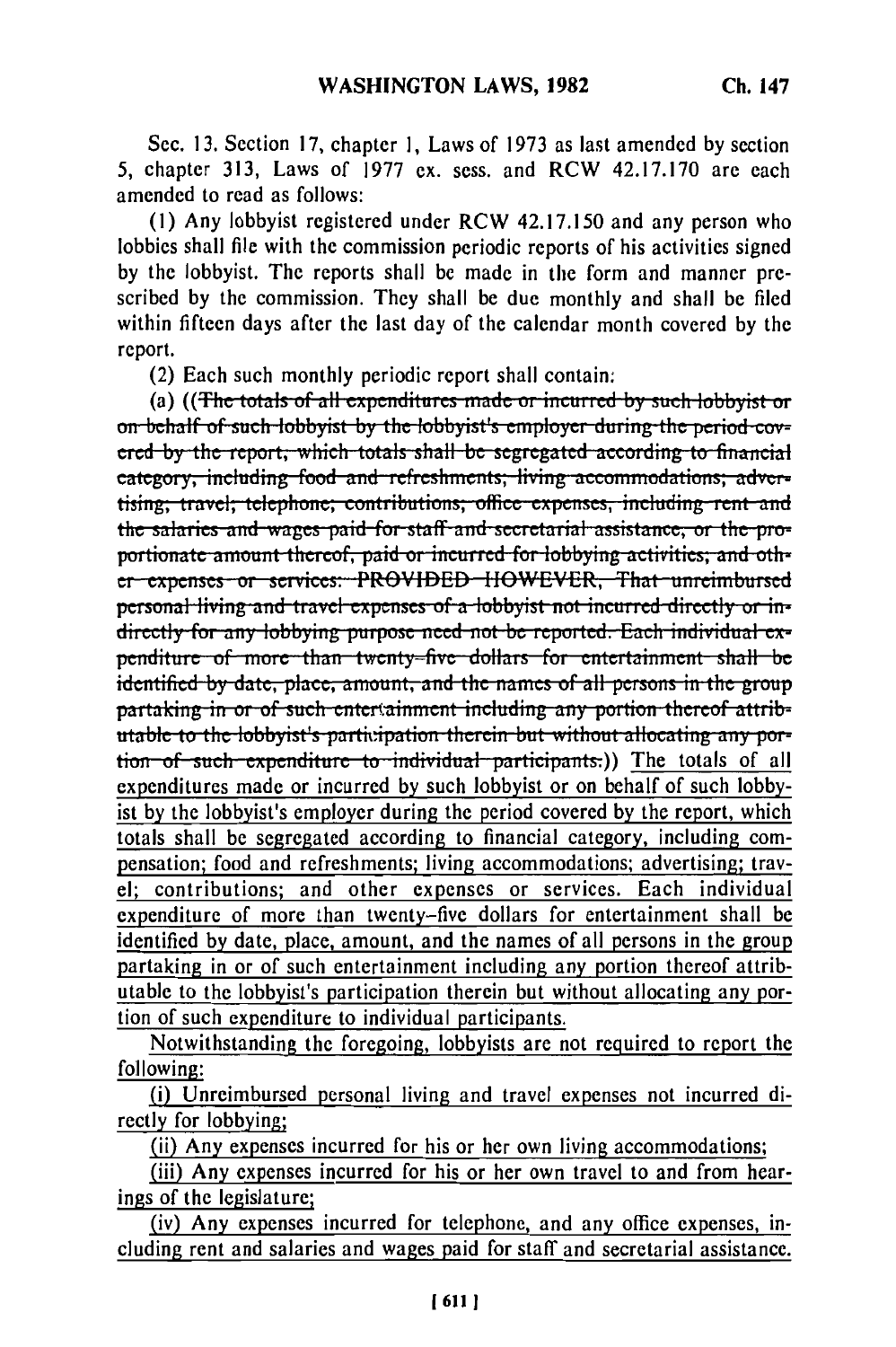(b) In the case of a lobbyist employed by more than one employer, the proportionate amount of such expenditures in each category incurred on behalf of each of his employers.

(c) An itemized listing of each such expenditure in the nature of a contribution of money or of tangible or intangible personal property to any candidate, elected official, or officer or employee of any agency, or any political committee supporting or opposing any ballot proposition, or for or on behalf of any candidate, elected official, or officer or employee of any agency, or any political committee supporting or opposing any ballot proposition. All contributions made to, or for the benefit of, any candidate, elected official, or officer or employee of any agency, or any political committee supporting or opposing any ballot proposition shall be identified by date, amount, and the name of the candidate, elected official, or officer or employee of any agency, or any political committee supporting or opposing any ballot proposition receiving, or to be benefited by each such contribution.

(d) The subject matter of proposed legislation or other legislative activity or rule-making((; the proposed rules, standards, rates, or other legislative enactments)) under chapter 34.04 RCW and chapter 28B.19 RCW (the state administrative procedure acts) and the state agency considering the same((<del>; and the number of each senate or house bill, resolution, or other</del> legislative activity)), which the lobbyist has been engaged in supporting or opposing during the reporting period((:-PROVIDED; That in the case of appropriations bills the lobbyist shall enumerate the specific section or sections which he supported or opposed)).

Sec. 14. Section 23, chapter 1, Laws of 1973 and RCW 42.17.230 are each amended to read as follows:

A person required to register as a lobbyist under this chapter shall also have the following obligations, the violation of which shall constitute cause for revocation of his registration, and may subject such person, and such person's employer, if such employer aids, abets, ratifies, or confirms any such act, to other civil liabilities, as provided by this chapter:

(1) Such persons shall obtain and preserve all accounts, bills, receipts, books, papers, and documents necessary to substantiate the financial reports required to be made under this chapter for a period of at least  $((six))$  five years from the date of the filing of the statement containing such items, which accounts, bills, receipts, books, papers, and documents shall be made available for inspection by the commission at any time: PROVIDED, That if a lobbyist is required under the terms of his employment contract to turn any records over to his employer, responsibility for the preservation of such records under this subsection shall rest with such employer.

(2) In addition, a person required to register as a lobbyist shall not:

(a) Engage in any activity as a lobbyist before registering as such;

(b) Knowingly deceive or attempt to deceive any legislator as to any fact pertaining to any pending or proposed legislation;

 $\pmb{\mathsf{I}}$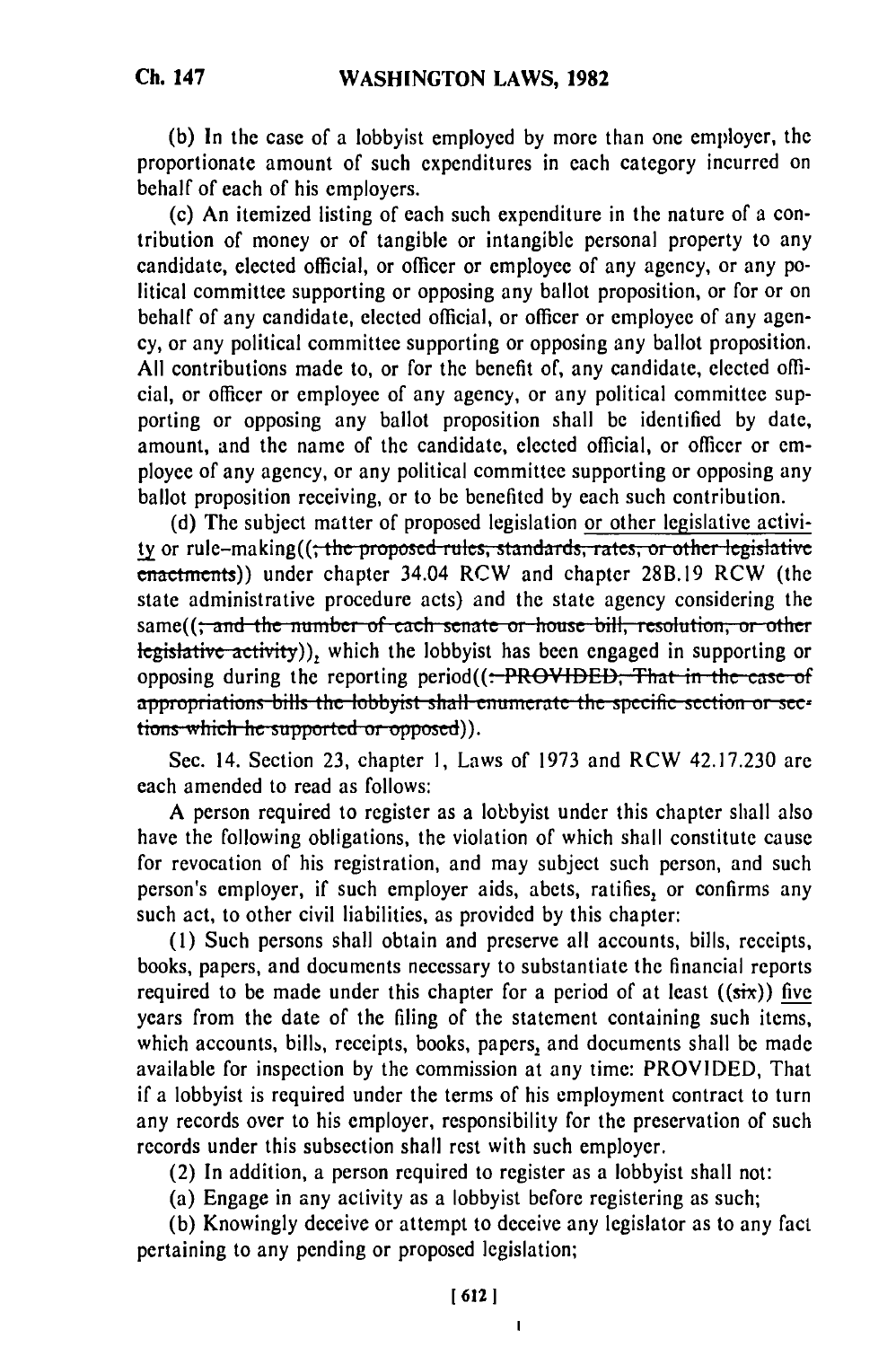(c) Cause or influence the introduction of any bill or amendment thereto for the purpose of thereafter being employed to secure its defeat;

(d) Knowingly represent an interest adverse to any of his employers without first obtaining such employer's written consent thereto after full disclosure to such employer of such adverse interest;

(e) Exercise any undue influence, extortion, or unlawful retaliation upon any legislator by reason of such legislator's position with respect to, or his vote upon, any pending or proposed legislation.

Sec. 15. Section 35, chapter 1, Laws of 1973 as last amended by section 8, chapter 112, Laws of 1975-'76 2nd ex. sess. and RCW 42.17.350 are each amended to read as follows:

There is hereby established a "public disclosure commission" which shall be composed of five members who shall be appointed by the governor, with the consent of the senate. All appointees shall be persons of the highest integrity and qualifications. No more than three members shall have an identification with the same political party. The original members shall be appointed within sixty days after January 1, 1973. The term of each member shall be five years except that the original five members shall serve initial terms of one, two, three, four, and live years, respectively, as designated by the governor. No member of the commission, during his tenure, shall (1) hold or campaign for elective office; (2) be an officer of any political party or political committee; (3) permit his name to be used, or make contributions, in support of or in opposition to any candidate or proposition; (4) participate in any way in any election campaign; or (5) lobby or employ or assist a lobbyist: PROVIDED, That a member or the staff of the commission may lobby to the limited extent permitted by RCW 42.17.190 on matters directly affecting this chapter. No member shall be eligible for appointment to more than one full term. A vacancy on the commission shall be filled within thirty days of the vacancy by the governor, with the consent of the senate, and the appointee shall serve for the remaining term of his predecessor. A vacancy shall not impair the powers of the remaining members to exercise all of the powers of the commission. Three members of the commission shall constitute a quorum. The commission shall elect its own chairman and adopt its own rules of procedure in the manner provided in chapter 34.04 RCW. Any member of the commission may be removed by the governor, but only upon grounds of neglect of duty or misconduct in office.

Each member shall receive seventy-five dollars for each day or portion thereof spent in performance of his duties as a member of the commission, and in addition shall be reimbursed for travel expenses incurred while engaged in the business of the commission as provided in RCW 43.03.050 and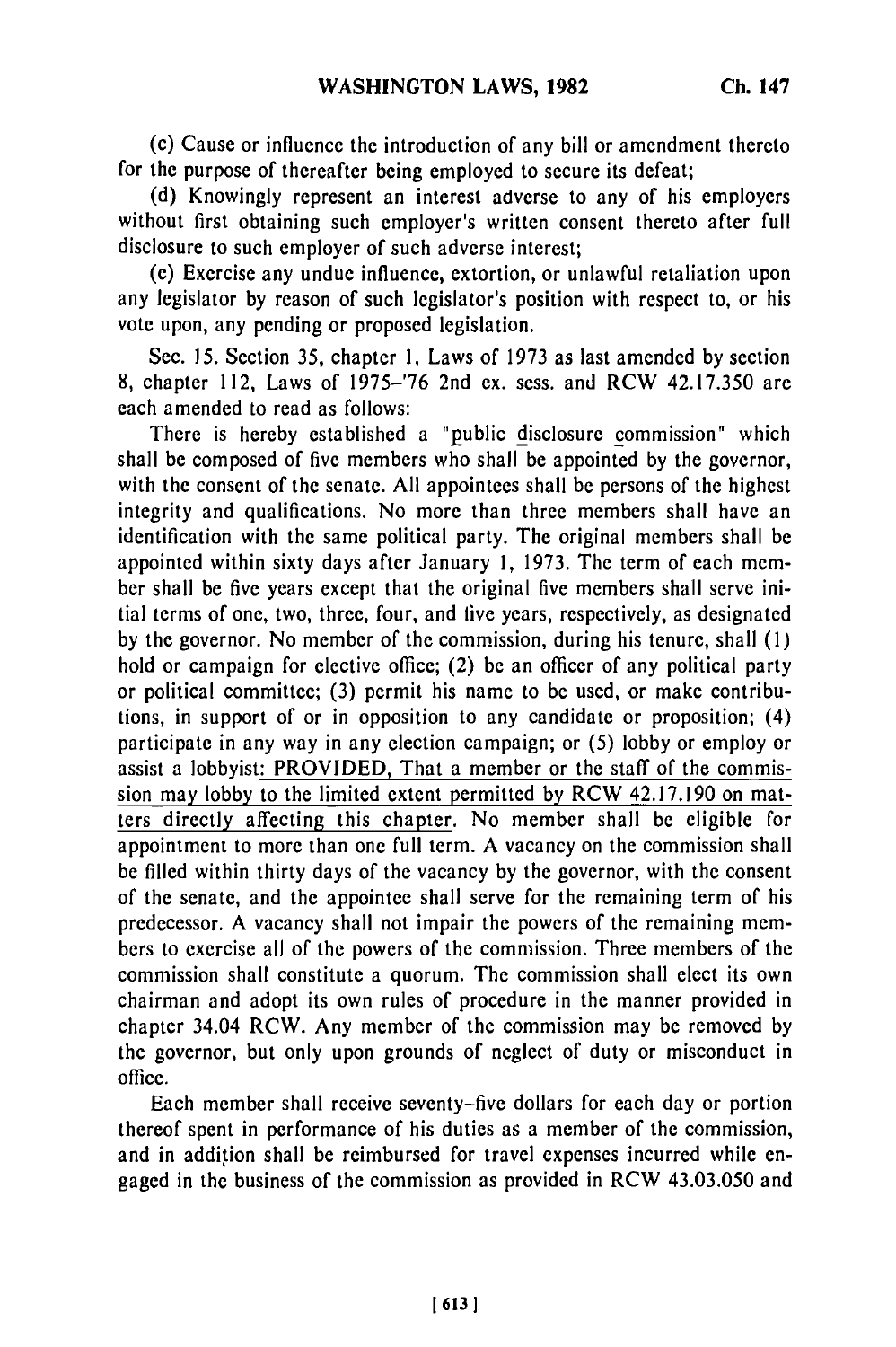43.43.060 as now or hereafter amended. The compensation provided pursuant to this section shall not be considered salary for purposes of the provisions of any retirement system created pursuant to the general laws of this state.

((Nothing in this section shall prohibit the commission, or any of its members or staff on the authority of the commission, from responding to communications from the legislature or any of its members or from any state agency or from appearing and testifying at an open public meeting (as defined by RCW-42:30.030) or a hearing to adopt rules held pursuant to RCW 34.04.025 on matters directly affecting the exercise of their duties and powers under this chapter.))

Sec. 16. Section 12, chapter 112, Laws of 1975–'76 2nd ex. sess. and RCW 42.17.395 are each amended to read as follows:

(1) The commission may (a) determine whether an actual violation of this chapter has occurred; and (b) issue and enforce an appropriate order following such determination.

(2) The commission, in cases where it chooses to determine whether an actual violation of this chapter has occurred, shall hold a contested case hearing pursuant to the administrative procedure act (chapter 34.04 RCW) to make such determination. Any order which the commission issues under this section shall be pursuant to such hearing.

(3) In lieu of holding a hearing or issuing an order under this section, the commission may refer the matter to the attorney general or other enforcement agency as provided in RCW 42.17.360.

(4) The person against whom an order is directed under this section shall be designated as the respondent. Such order may require the respondent to cease and desist from the activity which constitutes a violation and in addition, or alternatively, may impose one or more of the remedies provided in RCW 42.17.390(1) (b), (c), (d), or (e): PROVIDED, That no individual penalty assessed by the commission ((shall)) may exceed two hundred fifty dollars, and in any case where multiple violations are involved in a single complaint or hearing, the maximum aggregate penalty  $((shall))$ may not exceed five hundred dollars.

(5) An order issued by the commission under this section shall be subject to judicial review under the administrative procedure act (chapter 34.04) RCW). If the commission's order is not satisfied and no petition for review is filed within thirty days as provided in RCW 34.04.130, the commission may petition ((the superior)) a court of competent jurisdiction of any county in which a petition for review could be filed under that section, for an order of enforcement. Proceedings in connection with the commission's petition shall be in accordance with RCW 42.17.397, as now or hereafter amended.

Sec. 17. Section 13, chapter 112, Laws of 1975-'76 2nd ex. sess. and RCW 42.17.397 are each amended to read as follows: